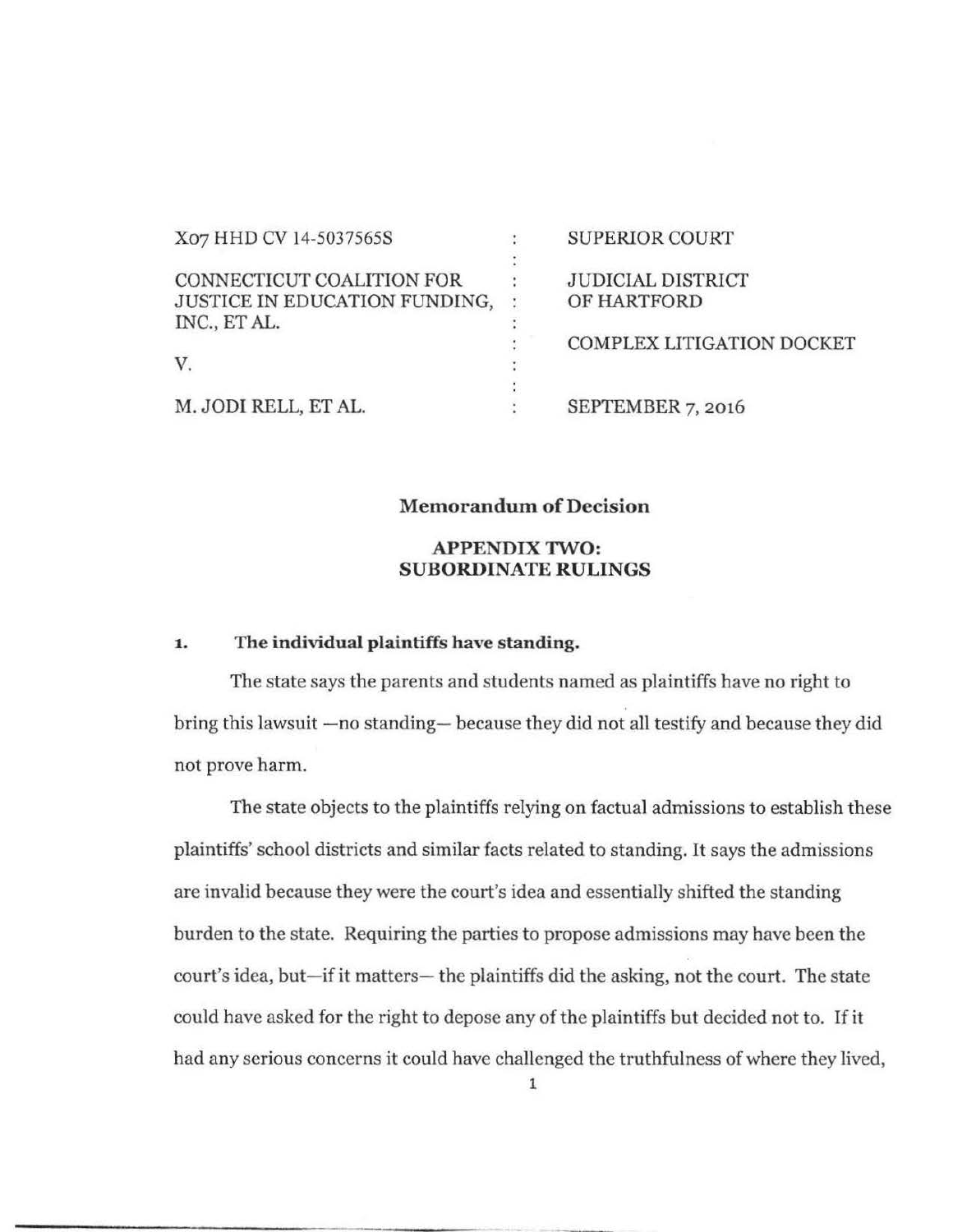etc. in a number of ways, including deposing them or subpoenaing them to court. This suggests the reason it didn't is because it doesn't really dispute these factual underpinnings.

The state claims none of the plaintiffs proved harm to them personally and without harm they have no standing. As the Supreme Court held in 2014 in *Kortner u. Martise* "[o]ne cannot rightfully invoke the jurisdiction of the court unless he [or she] has, in an individual or representative capacity, some real interest in the cause of action .... " 1 It explained that this means standing requires "a colorable claim of direct injury he has suffered or is likely to suffer, in an individual or representative capacity."<sup>2</sup> The state agrees that the individual plaintiffs are parents and students in the impoverished school districts that are the focus of this lawsuit. They allege that these children are being deprived of a constitutionally adequate education. This certainly gives them a colorable claim to an interest in the lawsuit. The policies challenged in this case affect every school child in the state, but the harms alleged focus particularly on the plaintiffs' school districts and the inadequacies they face. What more can they be asked? It would be impossible to prove that a specific failure caused them personally not to learn something. That is why they only have to have a "colorable claim." They have one. Therefore, they have standing.

<sup>&</sup>lt;sup>1</sup> 312 Conn. 1, 10.

 $2$ Id.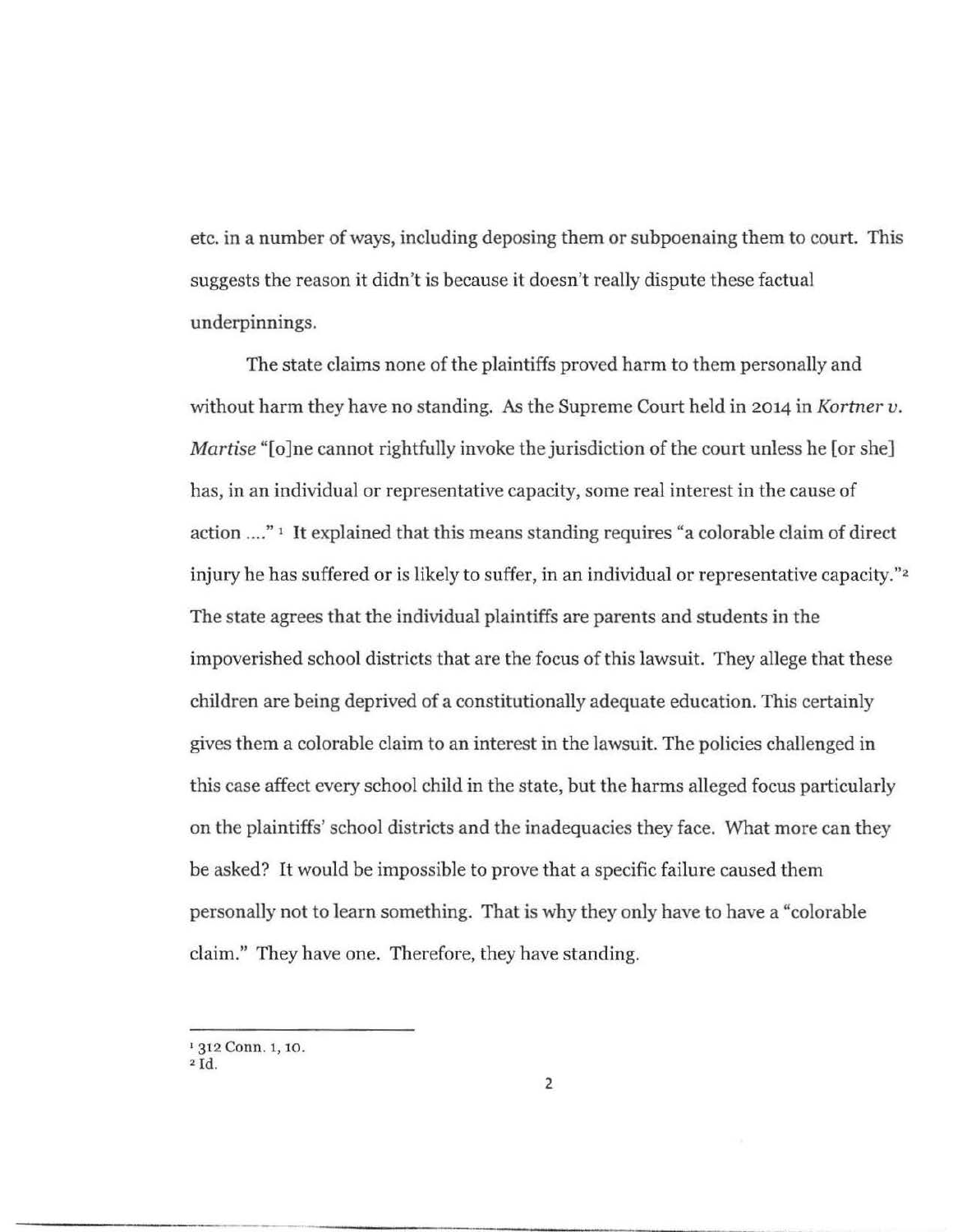#### **2. CCJEF has standing.**

The state also claims the lead plaintiff Connecticut Coalition for Justice in Education Funding, Inc. has no standing. They have lost this claim before. The court agrees with Judge Dubay's earlier ruling. It adds that the evidence at trial, including facts contained in written admissions, make it incontestable that while CCJEF members include organizations whose members include municipalities, school boards, superintendents, and teachers it also includes several students and parents currently in Connecticut public schools. Even the state does not challenge on this ground plaintiffs Mary Gallucci, Pascal Phillips-Gallucci, and Ellis Phillips-Gallucci.

Instead, the state wants the court to hold they are not members of CCJEF because they cannot vote on how to spend the group's money or craft the litigation strategy associated with it. It points to the 1986 Supreme Court decision in *Connecticut Assn. of Health Care Facilities, Inc.* v. *Worrel/.3* Judge Dubay discussed it thoroughly in his earlier opinion on standing. Its first prong required that "its members would otherwise have standing to sue in their own right."4 The state says the Galluccis and the others aren't members for this prong of *Worrell* because they can't vote, and this kills CCJEF's claim to standing.

The trouble is that the state has its facts wrong. Article II, Section 2 of the CCJEF bylaws says parents are members. Section 1 of the same article says all

<sup>3 199</sup> Conn. 609.

<sup>&</sup>quot; *Id.* at 616.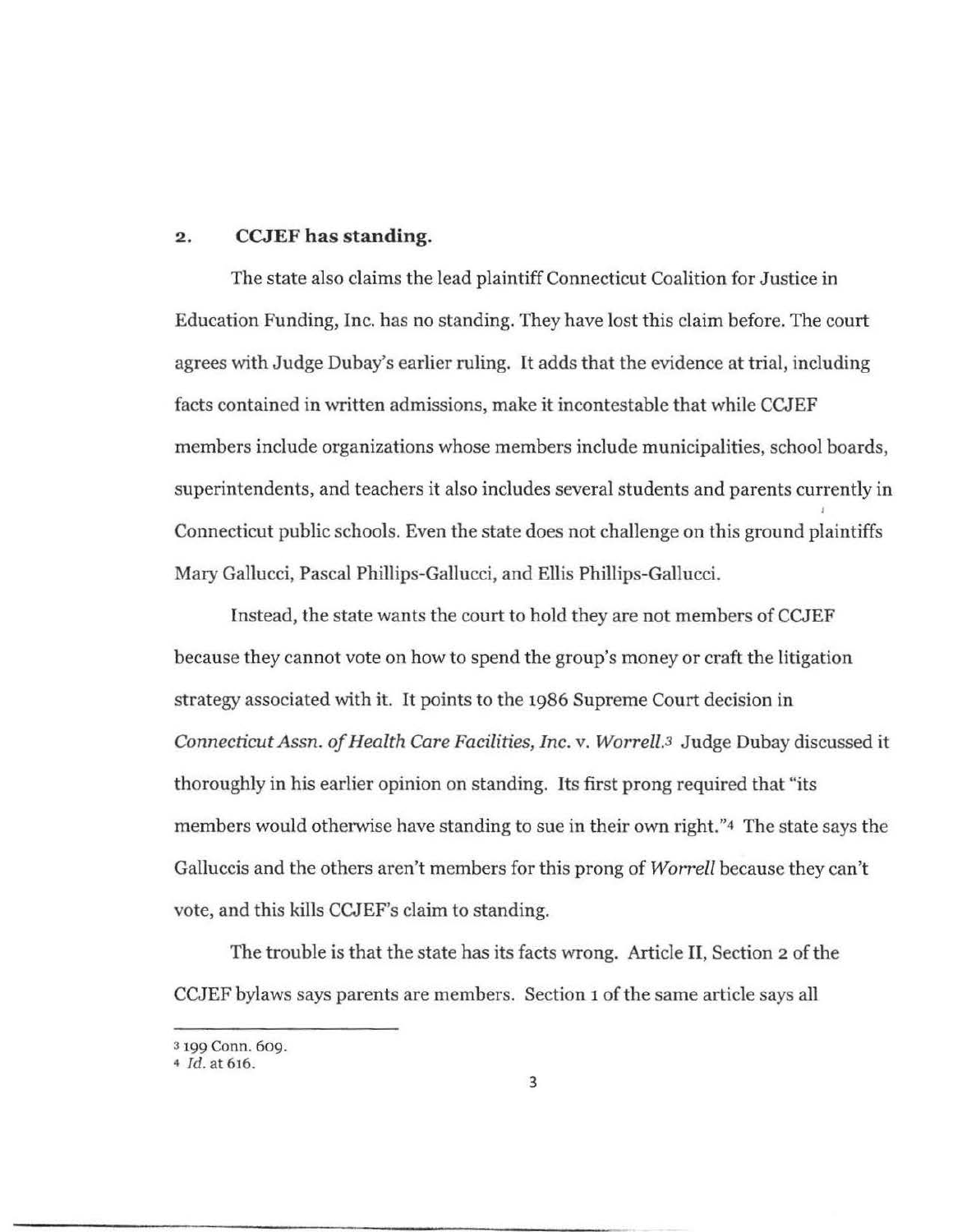members are "Corporate Members" and "The Corporate Members' powers include, but are not limited to, the power to initiate and pursue litigation, to hire experts and other staff, and to make spending decisions." The state points to Article II Section 5. That section cuts parents out of its definition of "Voting Members" and reserves certain decisions to them:

Only a Voting Member may participate in: (i) the election or removal of Members of the Steering Committee, as set forth below; (ii) any proposed amendments to the Corporation's Certificate of Incorporation or these Bylaws which would deprive the Members of their right to vote in the election or removal of Members of the Corporation; and (iii) any proposed amendment to the Corporation's Certificate of Incorporation or these Bylaws pertaining to dues, assessments, fines, or penalties to be levied or imposed upon Members.

This means parents can vote on some very important things—including money and lawsuits- but not everything. There is no reason to believe parent members aren't real members of CCJEF, and since they are, CCJEF meets the *Worrell* prong the state says it does not. For this reason, and those expressed by Judge Dubay, CCJEF has standing to sue.

# **3· The state is not protected from this lawsuit by sovereign immunity.**

The Supreme Court rejected a sovereign immunity claim in a constitutional challenge to state school funding in 1977 in *Horton v. Meskill.s* It noted that "[a] holding to the contrary would foreclose proper judicial determination of a significant and substantial constitutional question the determination of which is manifestly in the

s 172 Conn. 615.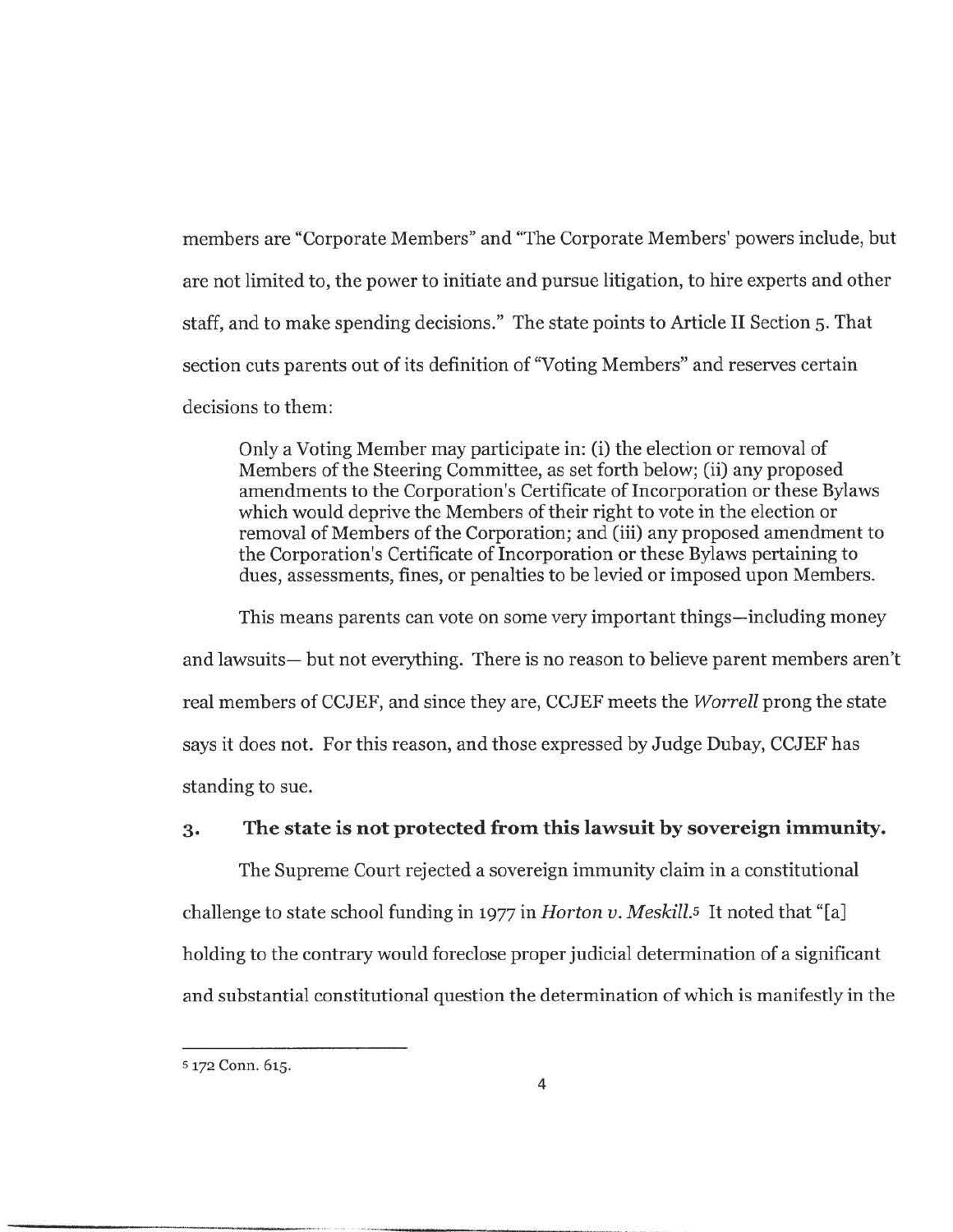public interest. "6 This decision avoided a disastrous policy. If no one could force the state to comply with the highest law of the land, democracy would be badly undercut. And despite the state's suggestion, this isn't a suit for damages. It would be if the students were suing for damages resulting from educational malpractice, but they aren't. The only thing they are trying to do is vindicate rights promised to them under the highest law of the land by way of a declaration and prospective relief. In that respect, the case is the same as *Horton,* so a sovereign immunity claim here must meet the same death it did there.

## **4· The case is neither moot nor unripe.**

The state repeats claims it lost before. The court agrees with Judge Dubay's prior rulings. It adds that the trial showed the case to be overripe if anything in the sense that the defects the court has found have been easy to see but unaddressed for decades. The evidence does nothing to suggest the case is moot. Neither the 2012 reforms nor anything else the state has done hold any credible promise to fix the systemic problems the court has found. The state's standards will not morph by themselves into something reasonable, and despite plenty of time the state has not fixed them. The case is neither moot nor ripe.

<sup>6</sup>*I d.* at 628.